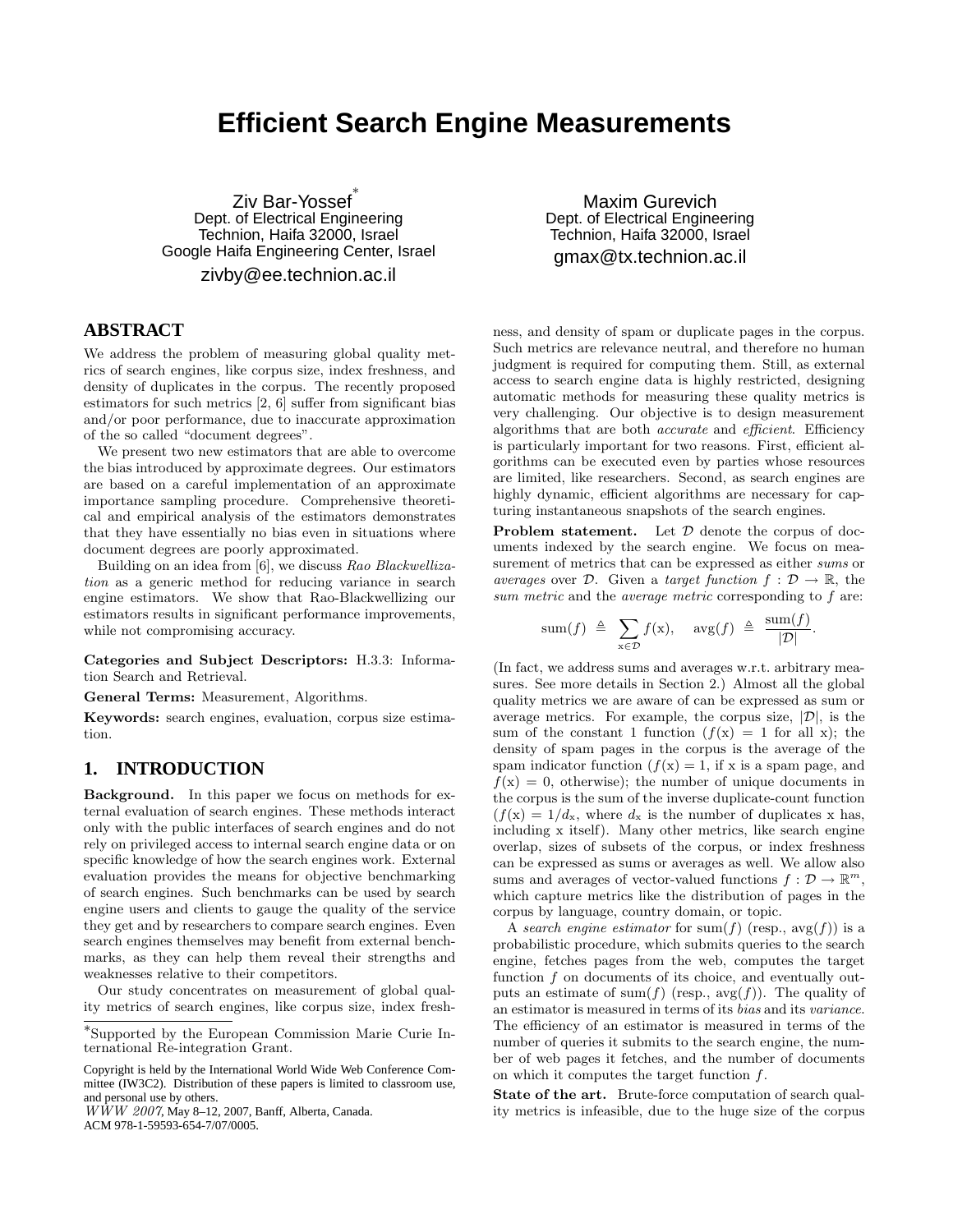and the highly restricted access to it. Every user is limited to a few thousand queries per day and only the top k matches are returned.  $(k$  is the search engine's result set size limit; e.g.,  $k = 1,000$  for Google and Yahoo!) If a query "overflows", i.e., has more than  $k$  matches, the user has no way of accessing results beyond the top  $k$ . Thus, fetching all the pages in a search engine's corpus is practically impossible.

An alternative to brute-force computation is sampling. One samples random pages from the corpus and uses them to estimate the quality metrics. If the samples are unbiased, then a small number of them is sufficient to obtain accurate estimations. The main challenge is to design algorithms that can efficiently generate unbiased samples from the corpus using queries to the public interface. Bharat and Broder [4] were the first to propose such an algorithm. The samples produced by their algorithm, however, suffered from severe bias towards long, content-rich, documents. In our previous paper [2], we were able to correct this bias by proposing a technique for simulating unbiased sampling by biased sampling. To this end, we applied several stochastic simulation methods, like rejection sampling [24] and the Metropolis-Hastings algorithm [22, 13]. Stochastic simulation, however, incurs significant overhead: in order to generate each unbiased sample, numerous biased samples are used, and this translates into elevated query and fetch costs. For instance, our most efficient sampler needed about 2,000 queries to generate each uniform sample.

In an attempt to address this lack of efficiency, we also experimented [2] with importance sampling estimation. Importance sampling [21, 16] enables estimation of sums and averages directly from the biased samples, without first generating unbiased samples. This technique can significantly reduce the stochastic simulation overhead. Nevertheless, our estimators in [2] used stochastic simulation twice (once to select random queries and once to select random documents), and we were able to use importance sampling to eliminate only the latter of the two. Furthermore, our importance sampling estimator was still wasteful, as it used only a single result of each submitted query and discarded all the rest.

Broder et al. [6] have recently made remarkable progress by proposing a new estimator for search engine corpus size. Their estimator (implicitly) employs importance sampling and does not resort to stochastic simulation at all. Moreover, the estimator somehow makes use of all query results in the estimation and is thus less wasteful than the estimators in [2]. Broder et al. claimed their method can be generalized to estimate other metrics, but have not provided any details.

The degree mismatch problem. A prerequisite for applying importance sampling is the ability to compute for each biased sample an importance weight. The importance weights are used to balance the contributions of the different biased samples to the final estimator.

In the estimators of  $[2, 6]$ , computing the importance weight of a sample document translates into calculation of the document's "degree". Given a large pool of queries (e.g., "phrase queries of length 5", or "8-digit string queries"), the degree of a document w.r.t. the pool is the number of queries from the pool to whose results x belongs. As the estimators of [2, 6] choose their sample documents from the results of random queries drawn from a query pool, these samples are biased towards high degree documents. Document degrees, therefore, constitute the primary factor in determining the importance weights of sample documents.

As importance weights (and hence degrees) are computed for every sample document, degree computation should be extremely efficient. Ideally, it should be done based on the content of x alone and without submitting queries to the search engine. The above estimators do this by extracting all the terms/phrases from x and counting how many of them belong to the pool. The resulting number is the document's predicted degree and is used as an approximation of the real degree.

In practice, the predicted degree may be quite different from the actual degree, since we do not exactly know how the search engine parses documents or how it selects the terms by which to index the document. Moreover, we do not know a priori which of the queries that the document matches overflow; the document may fail to belong to the result sets of such queries if it is ranked too low. These factors give rise to a degree mismatch—a gap between the predicted degree and the actual degree. The degree mismatch implies that the importance weights used by the estimators are not accurate, and this can significantly affect the quality of the produced estimates.

In [2], we proved that if the density of overflowing queries among all the queries that a document matches has low variance, then the bias incurred by degree mismatch is small. Broder *et al.* [6] have not analyzed the effect of degree mismatch on the quality of their estimations.

Several heuristic methods have been used by [2, 6] to overcome the degree mismatch problem. In order to reduce the effect of overflowing queries, a pool of queries that are unlikely to overflow was chosen ([2] used a pool of phrases of length 5, while [6] used a pool of 8-digit strings). However, pools that have low density of overflowing queries are also more likely to have poor coverage, creating another bias. [6] remove overflowing queries from the pool by eliminating terms that occur frequently in a training corpus. However, this heuristic can have many false positives or false negatives, depending on the choice of the frequency threshold.

Our contributions. In this paper we show how to overcome the degree mismatch problem. We present two search engine estimators that remain nearly unbiased and very efficient, even in the presence of highly mismatching degrees.

Our first contribution is a rigorous analysis of an "approximate importance sampling" procedure. We prove that using importance sampling with approximate weights rather than the real weights incurs both a multiplicative bias and an additive bias. The analysis immediately implies that the estimator of Broder et al. [6] suffers from significant bias in the presence of degree mismatch.

Our second contribution is the design of two new importance sampling estimators. Our estimators use approximate weights, but are able to eliminate the more significant multiplicative bias, leading to nearly unbiased estimates. These estimators can be viewed as generalizations of "ratio importance sampling" (cf. [20]) and importance sampling with approximate trial weights [2]. The first estimator, the Accurate Estimator ( $AccEst$ ), uses few search engine queries to probabilistically calculate exact document degrees, and is thereby able to achieve essentially unbiased estimations. The second estimator, the *Efficient Estimator (EffEst)*, predicts document degrees from the contents of documents alone, without submitting queries to the search engine, similarly to [2, 6]. To eliminate the multiplicative bias factor incurred by degree mismatch, EffEst estimates this factor by invoking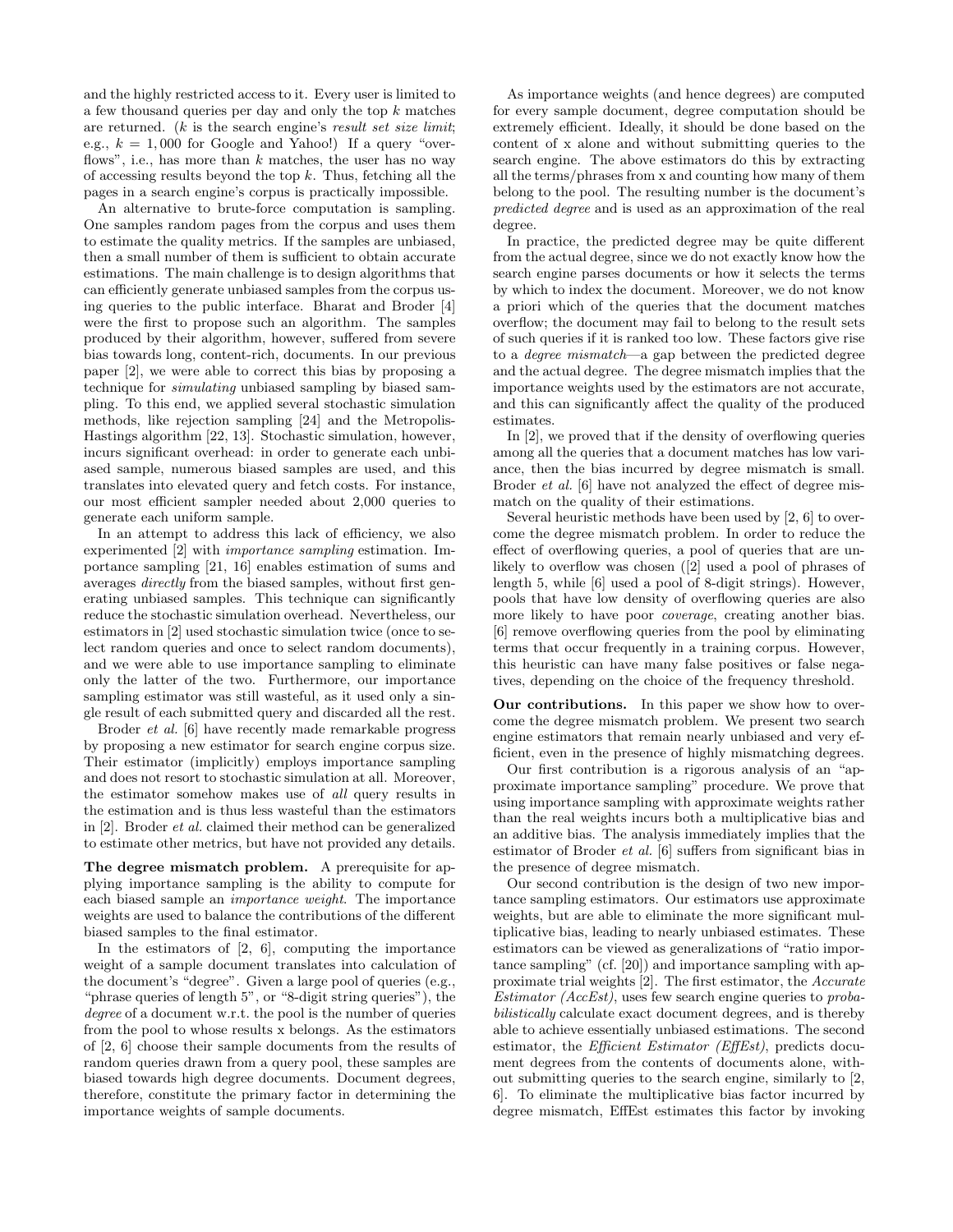AccEst. Nevertheless, as the bias factor is independent of the target function being measured, this costly computation can be done only once in a pre-processing step, and then be reused in multiple invocations of EffEst. Hence, the amortized cost of EffEst is much lower than that of AccEst. The estimations produced by EffEst may be slightly less accurate than those of AccEst, because the additive bias cannot be always eliminated.

We note that our estimators are applicable to both the sum metric and the average metric w.r.t. any target function. This in contrast to the estimators in [2], which are efficiently applicable only to average metrics, and the estimator in [6], which is applicable only to sum metrics.

Our last contribution builds on the observation that the estimator of Broder et al. implicitly applies Rao Blackwellization [7], which is a well-known statistical tool for reducing estimation variance. This technique is what makes their estimator so efficient. We show that Rao Blackwellization can be applied to our estimators as well and prove that it is guaranteed to make them more efficient as long as the results of queries are sufficiently variable.

Experimental results. We evaluated the bias and the efficiency of our estimators as well as the estimators from [2, 6] on a local search engine that we built over a corpus of 2.4 million documents. To this end, we used the estimators to estimate two different metrics: corpus size and density of sports pages. The empirical study confirms our analytical findings: in the presence of many overflowing queries, our estimators have essentially no bias, while the estimator of Broder et al. suffers from significant bias. For example, the relative bias of AccEst in the corpus size estimation was 0.01%, while the relative bias of the estimator of Broder  $et$ al. was 75%. The study also showed that our new estimators are up to 375 times more efficient than the rejection sampling estimator from [2]. Finally, the study demonstrated the effectiveness of Rao-Blackwellization by reducing the query cost of estimators by up to 79%.

We used our estimators to measure the absolute sizes of three major search engines. The results of this study gave gross underestimates of the true search engine sizes, largely due to the limited coverage of the pool of queries we used. Even so, we showed that our estimates are up to 74 times higher than the estimates produced by (our implementation of) the Broder et al. estimator.

Other related work. Apart from [4, 2, 6], several other studies estimated global quality metrics of search engines, like relative corpus size. These studies are based on analyzing anecdotal queries [5], queries collected from user query logs [17, 10], or queries selected randomly from a pool a la Bharat and Broder [12, 8]. Using capture-recapture techniques (cf. [19]) some of these studies infer measurements of the whole web. Due to the bias in the samples, though, these estimates lack any statistical guarantees.

A different approach for evaluating search quality is by sampling pages from the whole web [18, 14, 15, 1, 23]. Sampling from the whole web, however, is a more difficult problem, and therefore all the known algorithms suffer from severe bias.

# **2. PRELIMINARIES**

In this section we introduce notations and definitions used throughout the paper.

**Search engines.** Fix a search engine S whose corpus  $D$ we wish to measure. For each query q, the index of the search engine consists of a list of matching documents from D. Given q, the search engine returns these matches, ranked by relevance. The search engine has a result set size limit k. If the number of matches for a query q exceeds  $k$ , only the top  $k$  matches are returned. We denote the actual list of results returned on query q by results $(q)$ .

The *cardinality* of a query q, denoted card $(q)$ , is the total number of matches it has. We say that q overflows, if  $card(q) > k$ , and that it *underflows*, if  $card(q) = 0$ .

Measures and integrals. We restrict to measurements of metrics that can be written as discrete integrals over D:

$$
\mathrm{Int}_{\pi}(f) \triangleq \sum_{\mathbf{x} \in \mathcal{D}} f(\mathbf{x}) \pi(\mathbf{x}).
$$

Here,  $f : \mathcal{D} \to \mathbb{R}$  is a target function and  $\pi : \mathcal{D} \to [0, \infty)$  is a target measure.

 $\pi$  induces a corresponding probability distribution on  $\mathcal{D}$ :  $\pi'(\mathbf{x}) = \frac{\pi(\mathbf{x})}{Z_{\pi}}$ , where  $Z_{\pi} = \sum_{\mathbf{x} \in \mathcal{D}} \pi(\mathbf{x})$  is the normalization constant of  $\pi$ . We say that two different measures are the same up to normalization, if they induce the same probability distribution, but have different normalization constants.

When the target measure is a distribution, we call the integral Int<sub>π</sub> $(f)$  an *average metric*. Otherwise, it is a sum metric. For example, corpus size is a sum metric, as the corresponding target measure is the uniform 1-measure  $(\pi(x)) = 1$ for all  $x \in \mathcal{D}$ , while the density of spam pages in the corpus is an average metric, because its corresponding measure is the uniform distribution on  $\mathcal{D}(\pi(x) = 1/|\mathcal{D}|)$  for all x.

Everything we do in this paper can be generalized to deal with vector-valued functions  $f: \mathcal{D} \to \mathbb{R}^m$ . Yet, for simplicity of exposition, we focus on scalar functions.

Search engine estimators. A search engine estimator for a metric  $\text{Int}_{\pi}(f)$  is a randomized procedure P, which interacts only with the public interface of the search engine and/or with the web, and produces an estimate of  $\text{Int}_{\pi}(f)$ . The procedure is assumed to have access to an "f-oracle" and to a " $\pi$ -oracle". Given a document  $x \in \mathcal{D}$ , the f-oracle returns  $f(x)$  and the  $\pi$ -oracle returns  $\hat{\pi}(x)$ .  $\hat{\pi}$  is a measure on  $D$ , which is identical to  $\pi$  up to normalization. We denote by  $Z_{\hat{\pi}}$  the normalization constant of  $\hat{\pi}$ . If  $\text{Int}_{\pi}(f)$  is a sum metric, we require  $\hat{\pi} = \pi$ . If  $\text{Int}_{\pi}(f)$  is an average metric,  $\hat{\pi}$ can be any measure that is the same as  $\pi$  up to normalization and the normalization constant  $Z_{\hat{\pi}}$  need not be known in advance. For example, when estimating the density of spam in the corpus, the  $\pi$ -oracle can return for each document x the value  $\hat{\pi}(x) = 1$ , which is identical to the target uniform distribution  $\pi$  up to normalization.

The quality of an estimator is measured in terms of two parameters: bias and variance. The bias of P is the difference  $|\mathbb{E}(P) - Int_{\pi}(f)|$ . P is called unbiased, if  $\mathbb{E}(P) =$ Int<sub>π</sub>(f). The variance of P is var(P) =  $\mathbb{E}((P - \mathbb{E}(P))^2)$ . The estimator's bias and variance can be used (via Chebyshev's inequality) to determine estimation confidence intervals, i.e., parameters  $\epsilon > 0$  and  $0 < \delta < 1$  for which  $\Pr((1-\epsilon)\operatorname{Int}_{\pi}(f) \leq P \leq (1+\epsilon)\operatorname{Int}_{\pi}(f)) \geq 1-\delta.$ 

The three expensive resources used by search engine estimators are: (1) queries submitted to the search engine; (2) web pages fetched; (3) calculations of the function  $f$ . The expected query cost of an estimator P, denoted  $q\text{cost}(P)$ , is the expected number of queries P submits to the search en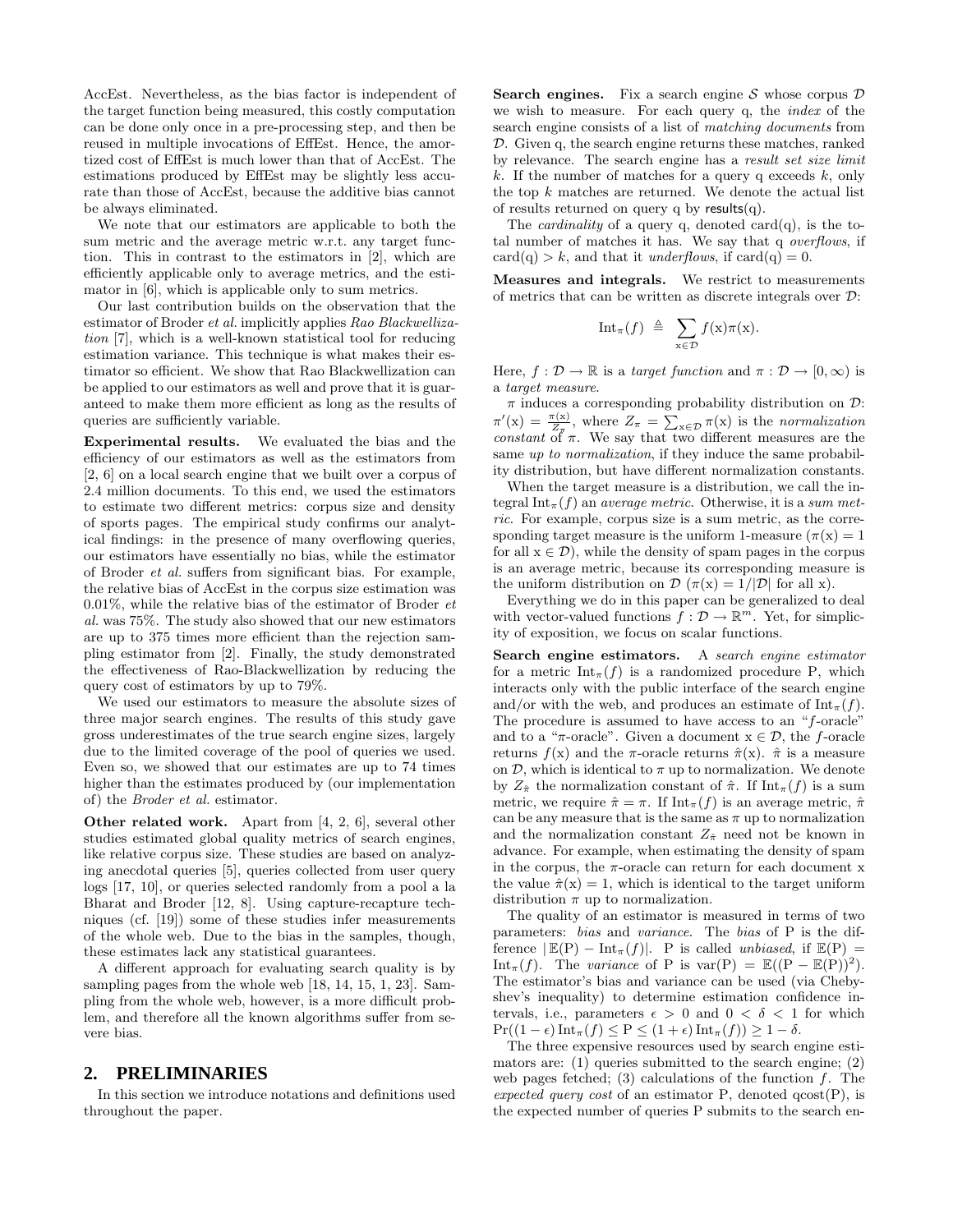gine. Expected query cost cannot be used to compare the efficiency of different estimators, as they may have different variances. The *amortized query cost*, defined as  $q\cos(f)$ . var(P), is a more robust measure of efficiency. Expected and amortized fetch/function costs are defined similarly.

Query pools and document degrees. Let  ${\mathcal P}$  be a pool of queries. For a document  $x \in \mathcal{D}$ , we denote by queries<sub> $\mathcal{D}(x)$ </sub> the set of queries to whose result sets x belongs:

$$
\mathsf{queries}_{\mathcal{P}}(x) \triangleq \{q \in \mathcal{P} \mid x \in \mathsf{results}(q)\}.
$$

The *degree* of x w.r.t. P, denoted  $\deg_{\mathcal{P}}(x)$ , is  $|\text{queries}_{\mathcal{P}}(x)|$ . A basic task carried out again and again by our algorithms is the following: given a query pool  ${\mathcal P}$  and a document x, compute  $\deg_{\mathcal{P}}(x)$ . Since we need to perform this task ultraefficiently, we would like to do it based on the content of x alone and without submitting any queries to the search engine. This may seem initially impossible to do. However, if  $P$  consists of term/phrase queries, we can predict the queries in  $P$  that x matches, simply by extracting all the terms/phrases that occur in the text of x and that also belong to P. Let pqueries<sub>p</sub>(x) denote this set of *predicted* queries and let  $p \deg_{\mathcal{P}}(x)$  denote the *predicted degree* of x, i.e.,  $|\text{pqueries}_{\mathcal{P}}(\mathbf{x})|$ .  $\text{pdeg}_{\mathcal{P}}(\mathbf{x})$  will be our approximation for  $deg_{\mathcal{P}}(x)$ .

In practice, however, **pqueries** $\mathcal{P}(\mathbf{x})$  may contain queries that do not belong to queries<sub> $\mathcal{P}$ </sub> (x), and, conversely, queries<sub> $\mathcal{P}$ </sub> (x) may contain queries that do not belong to **pqueries** $\mathcal{P}(\mathbf{x})$ . We would like to somehow bridge the gap between the two. Dealing with queries in queries $\mathcal{P}(\mathbf{x}) \setminus \mathbf{p}$  queries $\mathcal{P}(\mathbf{x})$  is relatively easy. We call a query q valid for x, if x belongs to the result set of q and we could have anticipated that by inspecting the content of x. That is, q ∈ queries<sub> $\mathcal{P}$ </sub> (x)∩pqueries<sub> $\mathcal{P}$ </sub> (x). The set of *valid results* for a query q is defined as follows: vresults(q)  $\triangleq \{x \in \text{results}(q) \mid q \text{ is valid for } x\}$ . Our algorithms will use only the valid results of queries, rather than all the results. Therefore, for each document x, the set of valid queries for x is: vqueries $_P(x) \triangleq \{q \in \mathcal{P} \mid x \in$ vresults(q)} = queries $p(x) \cap$  pqueries $p(x)$ . The valid degree of x, denoted vdeg $_{\mathcal{P}}(x)$ , is |vqueries $_{\mathcal{P}}(x)|$ . By using only valid results, we are guaranteed that vqueries<sub> $\mathcal{D}$ </sub> (x)  $\subseteq$  pqueries $\mathcal{D}$  (x), contributing to shrinking the difference between the two.

Addressing queries in pqueries $p(x)\$  vqueries $p(x)$  is a more serious problem, because figuring out which of the queries in pqueries<sub>p</sub> $(x)$  do not belong to vqueries<sub>p</sub> $(x)$  requires submitting all these queries to the search engine—a prohibitively expensive task. We call the ratio  $\frac{\text{vdeg}_{\mathcal{P}}(X)}{\text{pdeg}_{\mathcal{P}}(X)}$  the validity density of x and denote it by vdensity<sub>p</sub> $(x)$ . From the above, vdensity $\mathcal{P}(x) \in [0, 1]$  for all x. The closer vdensity  $\mathcal{P}(x)$  is to 1, the better is our approximation of  $vdeg_{\mathcal{D}}(x)$ .

Usage of the  $k$  available results of overflowing queries in our estimations is a potential source of bias, since such queries may favor documents with high static rank. In order to eliminate any bias towards such documents, our algorithms simply ignore overflowing queries. Technically, we do this by defining all the results of overflowing queries to be "invalid". Therefore, if q overflows,  $\mathsf{vresults}(q) = \emptyset$ . This in particular means that vqueries<sub> $\mathcal{D}(x)$ </sub> cannot contain any overflowing query.

We say that the pool  $P$  covers a document x, if there is at least one query  $q \in \mathcal{P}$  which is valid for x. That is, vqueries<sub> $\mathcal{P}(\mathbf{x}) \neq \emptyset$ . Note that documents that do not contain</sub> any of the terms/phrases in  $P$  or that match only overflowing queries in  $P$  are not covered by  $P$ .

# **3. IMPORTANCE SAMPLING**

In this section we present a basic importance sampling search engine estimator. It will be used as a basis for the more advanced estimators presented in subsequent sections.

Setup. Like the pool-based estimators in [4, 2, 6], our estimator assumes knowledge of an explicit query pool P. For example, in our experiments, we used a pool of 1.75 billion English phrases of lengths 3-5. Such a pool can be constructed in a pre-processing step, by crawling a representative corpus of web documents and extracting terms/phrases that occur therein (we used the ODP [9] directory for this purpose). We can run the estimator with any such pool, yet the choice of the pool may affect the bias and the efficiency of the estimator.

No matter how large  $P$  is, in practice, there will always be documents in  $D$  that  $P$  does not cover. Since our estimator uses only queries from  $P$ , it can never reach such documents. This means that our estimator can estimate integrals only over the set of documents that are covered by  $P$  and not over the entire corpus D. So regardless of the statistical bias of the estimator, there will be an additional "builtin" bias that depends on the coverage of the chosen query pool. To simplify our discussion, from now on, we suppress this coverage-induced bias and use  $\mathcal D$  to denote only the documents that are covered by P.

Importance sampling estimation. Recall that we would like to estimate the integral  $\text{Int}_{\pi}(f)$  for some given target function f and target measure  $\pi$  on  $\mathcal{D}$ . The naive Monte Carlo estimator (cf. [20]) for  $\text{Int}_{\pi}(f)$  works as follows: (1) sample a random document X from the distribution  $\pi'$  induced by  $\pi$ ; (2) compute the normalization constant  $Z_{\pi}$  of  $\pi$ ; (3) output  $f(X) \cdot Z_{\pi}$ . It is easy to check that this estimator is unbiased. Its variance can be reduced by averaging over multiple independent instances of the estimator.<sup>1</sup>

In our setting, however, this simple estimator is impractical, for the following reasons: (1) sampling from the distribution  $\pi'$  may be hard or costly (e.g., when  $\pi$  is a uniform measure on  $\mathcal{D}$ ); (2) computation of the normalization constant  $Z_{\pi}$  may be costly (e.g., in corpus size estimation,  $Z_{\pi} = |\mathcal{D}|$ , which is exactly the quantity we need to estimate); (3) the random variable  $f(X)$  may have high variance. Importance sampling [21, 16, 20] can be used in these circumstances to obtain a more efficient estimator.

The basic idea of importance sampling is the following. Instead of sampling a document X from  $\pi'$ , the estimator samples a document Y from a different *trial distribution* p on D. p can be any distribution, as long as  $\text{supp}(p) \supseteq \text{supp}(\pi)$ (here, supp $(p) = \{x \in \mathcal{D} \mid p(x) > 0\}$  is the support of p;  $supp(\pi)$  is defined similarly). In particular, we can choose it to be a distribution that is easy to sample from. The importance sampling estimator is then defined as follows:

$$
IS(Y) \triangleq f(Y) \cdot \frac{\pi(Y)}{p(Y)} = f(Y) \cdot w(Y).
$$

The correction term  $w(Y) \triangleq \frac{\pi(Y)}{p(Y)}$  is called the "importance" weight" and it guarantees that  $IS(Y)$  is an unbiased estima-

<sup>&</sup>lt;sup>1</sup>More efficient aggregation techniques, like the *median of averages* (cf.  $[11, 6]$ ), exist. For simplicity of exposition, we will focus mainly on averaging in this paper.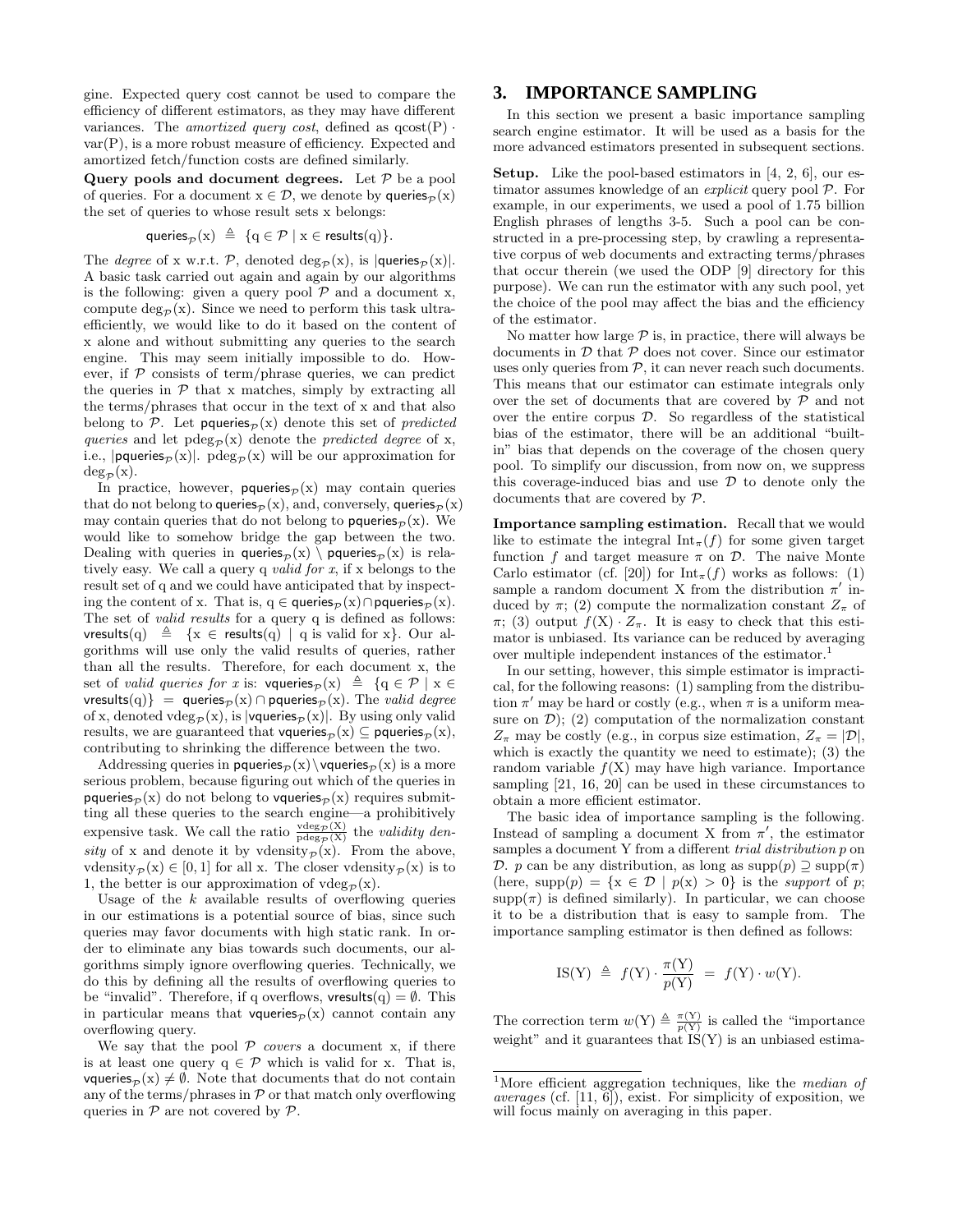tor of  $\text{Int}_{\pi}(f)$ :  $\mathbb{E}_p(\text{IS}(Y)) =$ 

$$
= \sum_{y \in \text{supp}(\pi)} p(y) f(y) \frac{\pi(y)}{p(y)} = \sum_{y \in \text{supp}(\pi)} f(y) \pi(y) = \text{Int}_{\pi}(f).
$$

Implementation of an importance sampling estimator requires: (1) ability to sample efficiently from the trial distribution  $p$ ; and  $(2)$  ability to compute the importance weight  $w(y)$  and the function value  $f(y)$ , for any given element  $y \in \mathcal{D}$ . There is no need to know the normalization constant  $Z_{\pi}$  or to be able to sample from  $\pi'$ .

The sample space. The sample space of the importance sampling estimator proposed in our previous paper [2] was the corpus of documents  $\mathcal{D}$ . The trial distribution  $p$  was the "document degree distribution", in which documents are sampled proportionally to their degree. In order to sample documents from this distribution, we had to sample queries from the pool  $P$  proportionally to their cardinality, and then to sample random documents from the result sets of these queries. As cardinalities of queries are not known in advance, sampling queries from  $P$  required application of rejection sampling. This step incurred significant overhead.

In this paper we propose a different sample space. Rather than sampling queries and then documents in two separate steps, we sample them together. The sample space is then  $\Omega = \mathcal{P} \times \mathcal{D}$ . Each sample is a *query-document pair* (q, x). We extend the target measure  $\pi$  on  $\mathcal D$  into a target measure  $\mu$  on  $\Omega$  and the function f on  $\mathcal D$  into a function F on  $\Omega$ . The extension is done in such a way that  $\text{Int}_{\mu}(F)$  equals  $\text{Int}_{\pi}(f)$ . We thus reduce the problem of estimating  $\text{Int}_{\pi}(f)$  to the problem of estimating  $\text{Int}_{\mu}(F)$ . For the latter, we can apply importance sampling directly on the two-dimensional sample space  $\Omega$ , without having to resort to rejection sampling.

Let  $\Omega = \mathcal{P} \times \mathcal{D}$ . We extend  $\pi$  into a measure on  $\Omega$  as follows:  $\mu(q, x) \triangleq \frac{I(x \in \text{versults}(q)) \cdot \pi(x)}{\text{vdeg}(x)}$ , where I is an indicator function:  $I$ (condition) = 1 if the condition is true, and 0 otherwise. The connection between  $\mu$  and  $\pi$  is given by the following proposition:

PROPOSITION 3.1.  $\pi$  is the marginal measure of  $\mu$  on  $\mathcal{D}$ . Furthermore, the normalization constants of  $\pi$  and  $\mu$  are the same.

It follows from the proposition that  $\mu$  is a distribution if and only if  $\pi$  is a distribution.

Similarly, we extend the function  $f$  on  $\mathcal D$  into a function F on  $\Omega$  as follows:  $F(q, x) \triangleq f(x)$ . It is easy to see that  $\text{Int}_{\mu}(F) = \text{Int}_{\pi}(f)$ . Our estimator therefore estimates the integral  $\text{Int}_{\mu}(F)$ .

The trial distribution. We next describe the trial distribution for selecting query-document pairs from  $Ω$ . Let  $\mathcal{P}_+$  denote the collection of queries in  $\bar{\mathcal{P}}$  that have at least one valid result:  $\mathcal{P}_+ \triangleq \{q \in \mathcal{P} \mid \text{vresults}(q) \neq \emptyset\}.$  Our trial distribution selects a pair  $(q, x)$  as follows: (1) pick a query  $q \in \mathcal{P}_+$  uniformly at random; (2) pick a document  $x \in$  vresults(q) uniformly at random:

$$
p(\mathbf{q}, \mathbf{x}) \triangleq \frac{1}{|\mathcal{P}_+|} \cdot \frac{I(\mathbf{x} \in \text{vresults}(\mathbf{q}))}{\text{vcard}(\mathbf{q})}.
$$

Here,  $vcard(q)$  is the number of valid results q has. Sampling from  $p$  can be done easily (see Figure 1): we repeatedly select queries from  $P$  uniformly at random, submit them to the search engine, and extract the valid results from each such query. We stop when reaching a query that has at least

one valid result. We then select a document from the set of valid results of this query uniformly at random.

- 1: **Function** TrialDistributionSampler( $S$ ,  $P$ )<br>2: while (true) do
- while (true) do
- 3:  $Q :=$  uniformly chosen query from  $P$
- 4: submit Q to  $\mathcal S$
- 5: if Q overflows continue
- 6: results(Q) := results returned by S<br>7: download all pages in results(Q)
- download all pages in  $results(Q)$
- 8: vresults( $Q$ ) := valid results extracted from results( $Q$ )
- 9: if (vresults( $Q \neq \emptyset$ ) then<br>10:  $X :=$  uniformly chosen
- $X :=$  uniformly chosen document from vresults(Q) 11:  $return (Q,X)$

#### Figure 1: Trial distribution sampler

The importance weights. The importance weights corresponding to the target measure  $\mu$  and the trial distribution p are the following:

$$
w(\mathbf{q}, \mathbf{x}) = \frac{\mu(\mathbf{q}, \mathbf{x})}{p(\mathbf{q}, \mathbf{x})} = \frac{\pi(\mathbf{x}) \cdot |\mathcal{P}_+| \cdot \text{vcard}(\mathbf{q})}{\text{vdeg}(\mathbf{x})}.
$$

Thus, the importance sampling estimator for  $\text{Int}_{\pi}(f)$  is:

$$
\mathrm{IS}(Q,X) \ \triangleq \ \frac{f(X) \cdot \pi(X) \cdot |\mathcal{P}_+| \cdot \mathrm{vcard}(Q)}{\mathrm{vdeg}(X)},
$$

where  $(Q, X)$  is a sample from the trial distribution p. The caveat with this estimator is that computing the importance weights may be hard or costly to do for three reasons: (1) we cannot compute  $vdeg(x)$  without submitting queries to the search engine; (2) we do not know a priori which of the queries in  $P$  have at least one valid result and therefore cannot compute  $|\mathcal{P}_+|$ ; and (3) if  $\text{Int}_{\pi}(f)$  is an average metric, we may know  $\pi(x)$  only up to normalization.

The estimator of Broder et al. [6] resembles the above importance sampling estimator for the special case of corpus size estimation. As they could not compute the exact importance weights, they used approximate importance weights, by substituting  $p \deg(x)$  for  $v \deg(x)$ . It is not clear, however, what is the effect of the approximate importance weights on the bias of the estimator. Also, it is unknown how to extend the estimator to work for average metrics. We address these issues in the next section.

# **4. APPROXIMATE IMPORTANCE SAMPLING**

Suppose we come up with an approximate weight function  $u(q, x)$ , which is "similar", but not identical, to  $w(q, x)$  (we will discuss possible alternatives for  $u(q, x)$  in the next section). What is the effect of using  $u(q, x)$  rather than  $w(q, x)$ in importance sampling? In the following we analyze the quality and performance of this "approximate importance sampling" procedure.

Bias analysis. Suppose  $supp(u) \subseteq supp(w)$ . The following lemma analyzes the bias of the approximate importance sampling estimator:  $\text{AIS}(Q, X) = f(X) \cdot u(Q, X)$ .

LEMMA 4.1. 
$$
\mathbb{E}_p(\text{AIS}(Q, X)) =
$$

$$
= \mathrm{Int}_{\pi}(f) \cdot \mathbb{E}_{\mu'}\left(\frac{u(Q,X)}{w(Q,X)}\right) + Z_{\pi} \cdot \mathrm{cov}_{\mu'}\left(f(X), \frac{u(Q,X)}{w(Q,X)}\right),
$$

where  $\mu'$  is the distribution induced by  $\mu$  and  $Z_{\pi}$  is the normalization constant of  $\pi$ .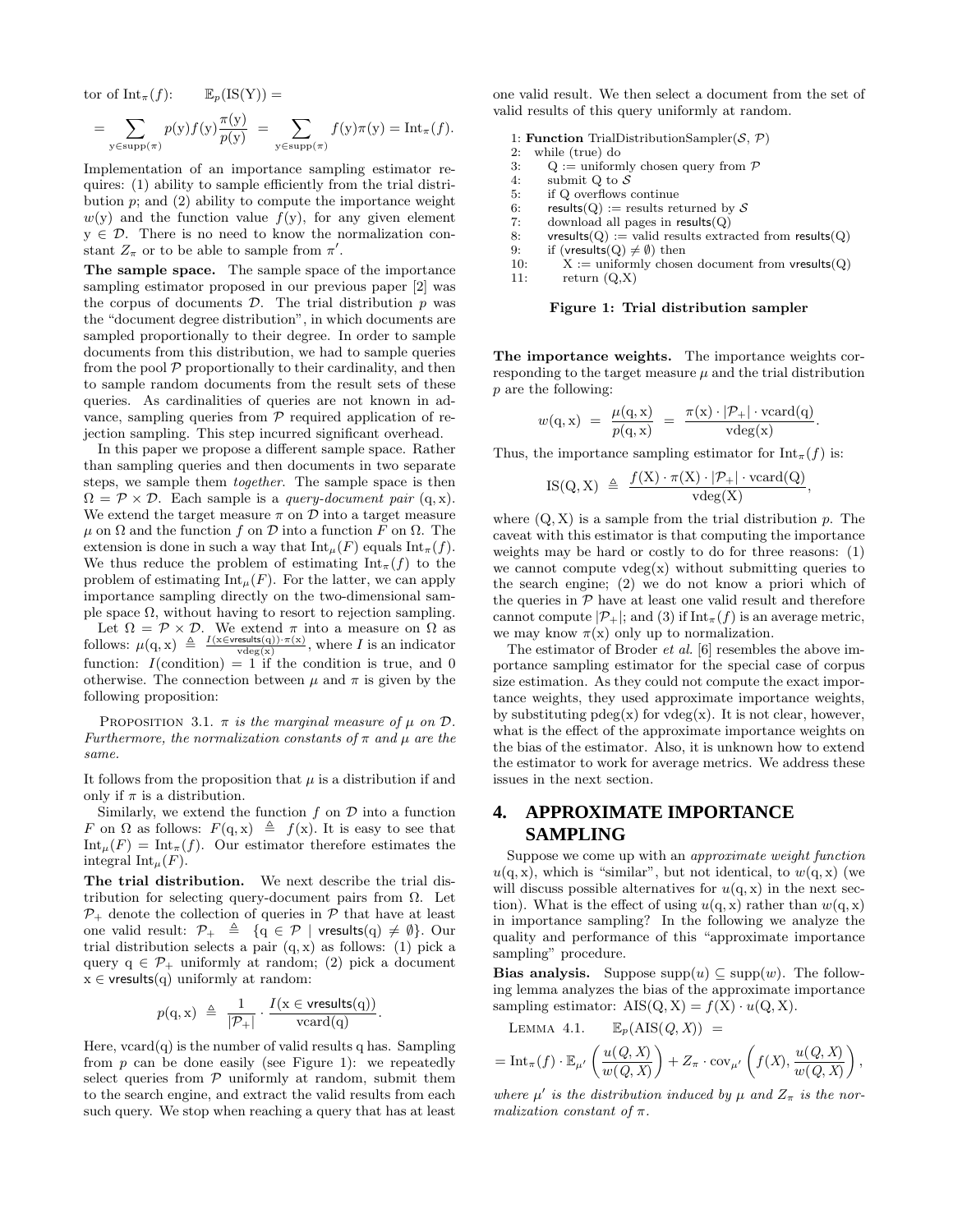For lack of space, the proof of this lemma, as the proofs of all the other results in this paper, are postponed to the full version of the paper [3].

It follows from the lemma that there are two sources of bias in this estimator: (1) multiplicative bias, depending on the expectation of  $u/w$  under  $\mu'$ ; and (2) additive bias, depending on the correlation between f and  $u/w$  and on the normalization constant  $Z_{\pi}$ . Note that the multiplicative factor, even if small, may have a significant effect on the estimator's bias, and thus must be eliminated. The additive bias is typically less significant, as in many practical situations f and  $u/w$  are uncorrelated (e.g., when f is a constant function as is the case with corpus size estimation).

For a query-document pair  $(q, x)$ , the ratio  $u(q, x)/w(q, x)$ is called the *weight skew at*  $(q, x)$ . The multiplicative bias factor is the expected weight skew under the target distribution  $\mu'$ . In order to eliminate this bias, we need to somehow estimate the expected weight skew. For now, let us assume we have some unbiased estimator WSE for  $\mathbb{E}_{\mu'}\left(\frac{u(Q,X)}{w(Q,X)}\right)$ (WSE may depend on the same sample (Q, X) used by the importance sampling estimator). It follows from Lemma 4.1 that:

$$
\frac{\mathbb{E}_p(\text{AIS}(Q,X))}{\mathbb{E}(\text{WSE})} = \text{Int}_{\pi}(f) + \frac{Z_{\pi} \cdot \text{cov}_{\mu'}}{\mathbb{E}_{\mu'}\left(\frac{u(Q,X)}{w(Q,X)}\right)}.
$$

Thus, the ratio of the expectations of the two estimators, AIS and WSE, gives us the desired result  $(\text{Int}_{\pi}(f))$ , modulo an additive bias factor. Ignoring for the moment this additive bias, it would seem that a good estimator for  $\text{Int}_{\pi}(f)$ is the ratio  $\frac{ABS}{WSE}$ . However, there is one problem: the expectation of a ratio is not the ratio of the expectations, i.e.,  $\mathbb{E}\left(\frac{\text{AIS}}{\text{WSE}}\right) \neq \frac{\mathbb{E}(\text{AIS})}{\mathbb{E}(\text{WSE})}.$ 

To solve this problem, we resort to a well-known trick from statistics: if we replace the numerator and the denominator by averages of multiple independent instances of the numerator estimator and of the denominator estimator, the difference between the expected ratio and the ratio of expectations can be diminished to 0. This idea is formalized by the following theorem:

THEOREM 4.2. Suppose A and B are two estimators such that  $\frac{\mathbb{E}(A)}{\mathbb{E}(B)} = I$ . Let  $A_1, \ldots, A_n$  and  $B_1, \ldots, B_n$  be n independent instances of A and B, respectively. Then,

$$
\begin{array}{ll}\n|\mathbb{E}\left(\frac{\frac{1}{n}\sum_{i=1}^n A_i}{\frac{1}{n}\sum_{i=1}^n B_i}\right) - I| & \leq \\
\frac{1}{n} \cdot \left(I \cdot \frac{\text{var}(B)}{\mathbb{E}^2(B)} + \frac{|\text{cov}(A,B)|}{\mathbb{E}^2(B)}\right) + o\left(\frac{1}{n}\right).\n\end{array}
$$

We can therefore define the approximate ratio importance sampling estimator for  $Int_{\pi}(f)$  as follows:

$$
\text{ARIS} \triangleq \frac{\frac{1}{n}\sum_{i=1}^{n}f(\textbf{X}_i)\cdot u(\textbf{Q}_i,\textbf{X}_i)}{\frac{1}{n}\sum_{i=1}^{n}\text{WSE}_i},
$$

where  $(Q_1, X_1), \ldots, (Q_n, X_n)$  are *n* independent samples from the trial distribution p and  $WSE_1, \ldots, WSE_n$  are n independent estimators of the weight skew  $(WSE_i$  may depend on  $(Q_i, X_i)$ ). Using Lemma 4.1 and Theorem 4.2, we can analyze the bias of this estimator:

LEMMA 4.3. If  $\mathbb{E}(WSE) = \mathbb{E}_{\mu'}\left(\frac{u(Q,X)}{w(Q,X)}\right)$ , then

$$
|\mathbb{E}_p(\text{ARIS}) - \text{Int}_{\mu}(f)| \leq \frac{Z_{\pi} \cdot \text{cov}_{\mu'}\left(f(X), \frac{u(Q, X)}{w(Q, X)}\right)}{\mathbb{E}_{\mu'}\left(\frac{u(Q, X)}{w(Q, X)}\right)} + O\left(\frac{1}{n}\right)
$$

,

where the  $O(1/n)$  term suppresses constant factors that depend on var(WSE) and on  $cov(f(X) \cdot u(Q, X), WSE)$ .

We conclude from the lemma that if we use sufficiently many samples, then we are likely to get an estimate of  $Int_{\pi}(f)$ , which has only additive bias that depends on the correlation between f and  $u/w$ .

# **5. TWO ESTIMATORS**

In this section we describe two variants of the approximate ratio importance sampling estimator (ARIS) discussed above. The two estimators, the Accurate Estimator (AccEst) and the Efficient Estimator (EffEst), offer different tradeoffs between accuracy and efficiency. The former has lower bias, while the latter is more efficient.

The estimators differ in the choice of the approximate importance weight function  $u(q, x)$  and in the expected weight skew estimator WSE. Before we show how u and WSE are defined in each of the estimators, let us rewrite the importance weights:

$$
w(\mathbf{q}, \mathbf{x}) = \frac{\pi(\mathbf{x}) \cdot |\mathcal{P}_+| \cdot \text{vcard}(\mathbf{q})}{\text{vdeg}(\mathbf{x})} = \frac{\pi(\mathbf{x}) \cdot |\mathcal{P}_+| \cdot \text{vcard}(\mathbf{q})}{\text{pdeg}(\mathbf{x}) \cdot \text{vdensity}(\mathbf{x})}.
$$

Of the different terms that constitute the weight, the three we may not know a priori are  $\pi(x)$ ,  $|\mathcal{P}_+|$ , and vdensity(x).  $vcard(q)$  is known, because we always obtain the pair  $(q, x)$ after having submitted q to the search engine and extracting its valid results.  $p \deg(x)$  is known, because we can extract the predicted queries from the content of x.

#### **5.1 The Accurate Estimator**

The Accurate Estimator (AccEst) uses approximate weights  $u_{\text{acc}}(q, x)$  that are equal to the exact weights  $w(q, x)$ , up to a constant factor. It follows that  $u_{\text{acc}}(q, x)/w(q, x)$  is constant, and hence the correlation between f and  $u_{\text{acc}}/w$  is 0. Using Lemma 4.3, the bias of AccEst is then only  $O(1/n)$ .

How do we come up with approximate weights that equal the exact weights up to a constant factor? Well, we are unable to efficiently do this with deterministic approximate weights, but rather with *probabilistic* ones. That is, AccEst uses a probabilistic weight function  $u_{\text{acc}}(q, x)$ , for which  $\mathbb{E}(u_{\text{acc}}(q, x)) = const \cdot w(q, x)$ . As our analysis for approximate importance sampling easily carries over to probabilistic weights as well, we can still apply Lemma 4.3 and obtain the desired bound on the bias of AccEst.

The approximate weights are defined as follows:

$$
u_{\rm acc}(\mathbf{q}, \mathbf{x}) \triangleq \frac{\hat{\pi}(\mathbf{x}) \cdot |\mathcal{P}| \cdot \text{vcard}(\mathbf{q}) \cdot \text{IVD}(\mathbf{x})}{\text{pdeg}(\mathbf{x})}.
$$

That is,  $\pi(x)$  is approximated by  $\hat{\pi}(x)$  (they are the same, if Int<sub>π</sub>(f) is a sum metric),  $|\mathcal{P}_+|$  is approximated by  $|\mathcal{P}|$ , and the term  $1/\text{velensity}(x)$  is estimated probabilistically by the "Inverse Validity Density Estimator" (IVD) described below. Note that apart from the computation of  $IVD(x)$ , computing  $u_{\text{acc}}(q, x)$  requires no search engine queries.

Figure 2 shows a procedure for estimating  $1/\text{velensity}(x)$ for a given document x, using a limited number of queries.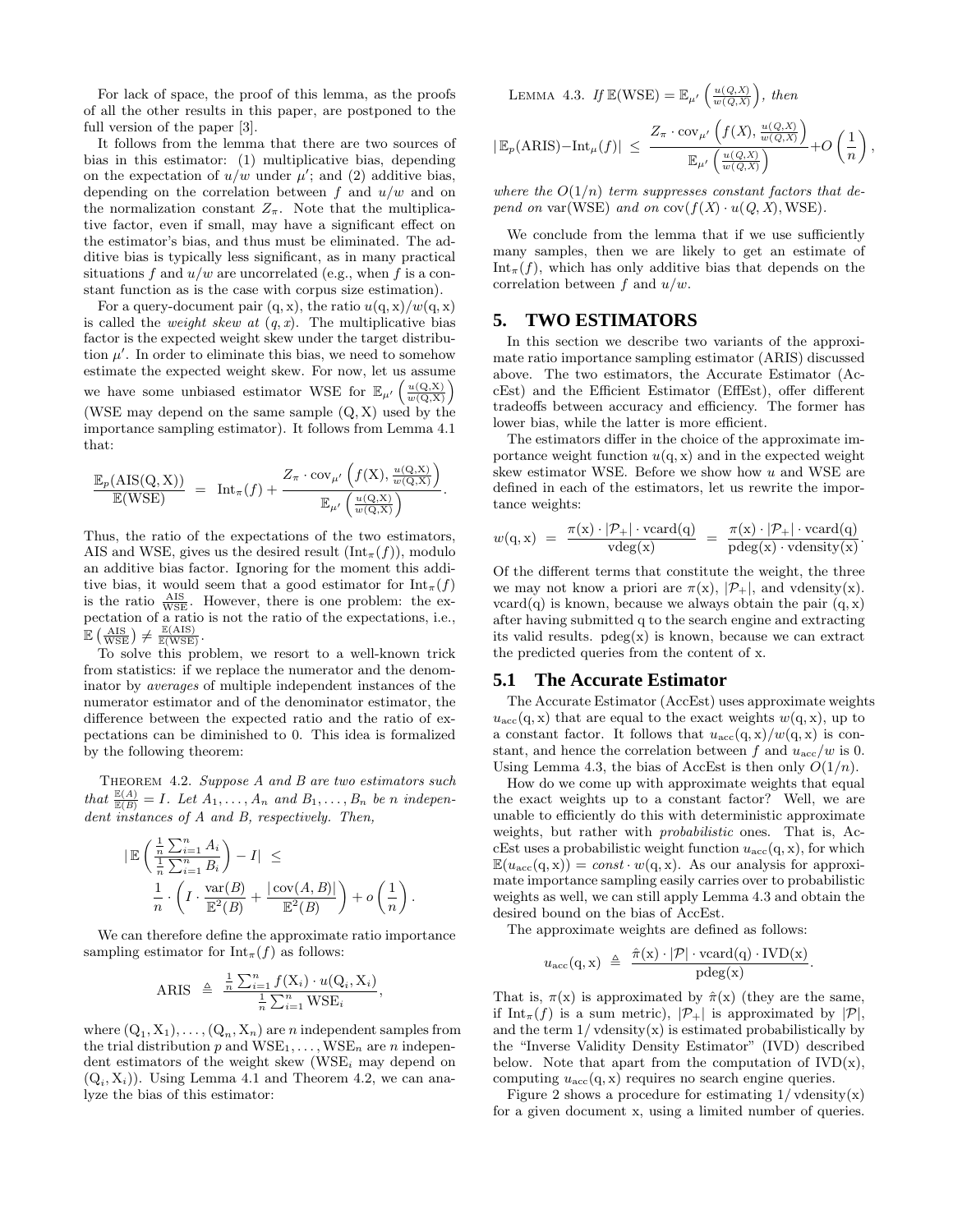The procedure repeatedly samples queries uniformly at random from the set of predicted queries  $p$  queries $(x)$ . It submits each query to the search engine and checks whether they are valid for x. The procedure stops when reaching the first valid query and returns the number of queries sampled so far. As this number is geometrically distributed with vdensity $(x)$  as the success parameter, the expectation of this estimator is exactly  $1/\text{velensity}(x)$ . Note that the procedure is always guaranteed to terminate, because we apply it only on documents x for which vdensity $(x) > 0$ .

1: **Function** InverseValidityDensityEstimator( $S$ ,  $\mathcal{P}$ , x)<br>2: **paueries**( $x$ ) := predicted queries for x

- 2: pqueries(x) := predicted queries for x<br>3:  $i := 1$
- 3:  $i := 1$ <br>4: while
- 4: while (true) do<br>5:  $Q := \text{uniform}$
- 5:  $Q :=$  uniformly chosen query from pqueries(x)<br>6: submit Q to S
- submit Q to  $S$
- 7: results(Q) := results returned by S
- 8: if (Q does not overflow and  $x \in \text{results}(Q))$  return  $i$
- 9:  $i := i + 1$

#### Figure 2: Estimator for the inverse of the validity density

The expectation of  $u_{\text{acc}}(q, x)$  is analyzed as follows:

$$
\mathbb{E}(u_{\text{acc}}(\mathbf{q}, \mathbf{x})) = \mathbb{E}\left(\frac{\hat{\pi}(\mathbf{x}) \cdot |\mathcal{P}| \cdot \text{vcard}(\mathbf{q}) \cdot \text{IVD}(\mathbf{x})}{\text{pdeg}(\mathbf{x})}\right)
$$
  
\n
$$
= \frac{|\mathcal{P}|}{|\mathcal{P}_+|} \cdot \frac{\hat{\pi}(\mathbf{x}) \cdot |\mathcal{P}_+| \cdot \text{vcard}(\mathbf{q}) \cdot \mathbb{E}(\text{IVD}(\mathbf{x}))}{\text{pdeg}(\mathbf{x})}
$$
  
\n
$$
= \frac{|\mathcal{P}|}{|\mathcal{P}_+|} \cdot \frac{Z_{\hat{\pi}}}{Z_{\pi}} \cdot w(\mathbf{q}, \mathbf{x}).
$$

Hence, the expectation of  $u_{\text{acc}}(q, x)$  equals the weight  $w(q, x)$ , up to the unknown multiplicative constant  $\frac{|\mathcal{P}|}{|\mathcal{P}_1|} \cdot \frac{Z_{\hat{\pi}}}{Z_{\hat{\pi}}}$ . It immediately follows that also the expected weight skew is<br>  $\frac{|\mathcal{P}|}{|\mathcal{P}_+|} \cdot \frac{Z_{\pi}}{Z_{\pi}}$  and that  $\text{cov}_{\mu'}(f(X), u_{\text{acc}}(Q, X)/w(Q, X)) = 0$ . How we obtain an unbiased estimator WSE for the expected weight skew is different between the case  $\text{Int}_{\pi}(f)$  is a sum a metric and the case it is an average metric.

Case 1:  $\text{Int}_{\pi}(f)$  is a sum metric. Here, the  $\pi$ -oracle computes the target measure  $\pi$  explicitly. That is,  $\hat{\pi} = \pi$ and  $\frac{Z_{\hat{\pi}}}{Z_{\pi}} = 1$ , so the only term we need to estimate is  $\frac{|\mathcal{P}|}{|\mathcal{P}_+|}$ .

If we sample a query  $Q'$  uniformly at random from  $\mathcal{P}$ , it has a probability of  $\frac{|\mathcal{P}_+|}{|\mathcal{P}|}$  to have at least one valid result. Therefore, we can estimate  $\frac{|\mathcal{P}|}{|\mathcal{P}_+|}$  as follows: repeatedly sample queries uniformly at random from  $P$  and submit them to the search engine; stop when reaching the first query that has at least one valid result; the number of queries submitted is an unbiased estimator of  $\frac{|\mathcal{P}|}{|\mathcal{P}_+|}$ .

Case 2:  $\text{Int}_{\pi}(f)$  is an average metric. In this case  $\pi$ is a distribution, and thus  $Z_{\pi} = 1$ . Therefore, the expected weight skew is  $\frac{|\mathcal{P}|}{|\mathcal{P}_+|} \cdot Z_{\hat{\pi}}$ . As  $Z_{\hat{\pi}}$  is not known in advance, we cannot use the same expected weight skew estimator as above. On the other hand, we observe that since  $\pi$  is a distribution, then the approximate weight  $u_{\text{acc}}(Q, X)$  itself, where  $(Q, X) \sim p$ , is an unbiased estimator of the expected weight skew. This follows from Lemma 4.1 with  $f \equiv 1$ :

PROPOSITION 5.1.

$$
E_p(u_{acc}(Q, X)) = Z_{\pi} \cdot \mathbb{E}_{\mu'} \left( \frac{u_{acc}(Q, X)}{w(Q, X)} \right).
$$

As  $Z_{\pi} = 1$ ,  $u_{\text{acc}}(Q, X)$  is indeed an unbiased estimator of the expected weight skew.

Analysis. By Lemma 4.3, the bias of the estimator is at most  $Z_{\pi}$ ·cov<sub>µ</sub>,  $\left(f(X), \frac{u_{\text{acc}}(Q,X)}{w(Q,X)}\right)$  $\frac{\frac{\mu}{\mu}\left(s\right) \left(s\right) - w\left(Q,X\right)}{\frac{w\left(Q,X\right)}{w\left(Q,X\right)}} + O$  $\left(\frac{1}{n}\right)$ . Recall that the covariance term is 0, and thus the bias is only  $O(1/n)$ .

The cost of the computing  $u_{\text{acc}}(q, x)$  is dominated by the cost of computing the inverse validity density. This computation requires  $O(1/\text{velensity}(x))$  queries to the search engine in expectation. Complete analysis of the efficiency of the estimator is postponed to the full version of the paper.

# **5.2 The Efficient Estimator**

The Efficient Estimator (EffEst) uses deterministic approximate weights, which require no queries to the search engine to compute, similarly to the estimators of [2, 6]:

$$
u_{\text{eff}}(q, x) \triangleq \frac{\hat{\pi}(x) \cdot |\mathcal{P}| \cdot \text{vcard}(q)}{\text{pdeg}(x)}.
$$

That is,  $\pi(x)$  is approximated by  $\hat{\pi}(x)$  (they are the same, if Int<sub>π</sub>(f) is a sum metric),  $|\mathcal{P}_+|$  is approximated by  $|\mathcal{P}|$ , and the term  $1/\text{velensity}(x)$  is ignored. The weight skew in this case is characterized as follows:

PROPOSITION 5.2. 
$$
u_{\text{eff}}(q, x)/w(q, x) = \frac{|\mathcal{P}|}{|\mathcal{P}_+|} \cdot Z_{\hat{\pi}} \cdot \text{vdensity}(x)
$$
.

The estimator for the expected weight skew is again different between the case  $\text{Int}_{\pi}(f)$  is a sum metric and the case Int<sub> $\pi$ </sub> $(f)$  is an average metric.

Case 1:  $\text{Int}_{\pi}(f)$  is a sum metric. By Proposition 5.1,  $u_{\text{eff}}(Q, X)$ , where  $(Q, X) \sim p$ , is an unbiased estimator of the expected weight skew, modulo the constant factor  $Z_{\pi}$ :

$$
\mathbb{E}_p(u_{\text{eff}}(Q, X)) = Z_{\pi} \cdot \mathbb{E}_{\mu'}\left(\frac{u_{\text{eff}}(Q, X)}{w(Q, X)}\right)
$$

.

In our case  $\pi$  is not a distribution, so  $Z_{\pi}$  is unknown. Hence,  $u_{\text{eff}}(Q, X)$  is not sufficient by itself to estimate the expected weight skew. In order to obtain an estimator for the expected weight skew, we will divide  $u_{\text{eff}}(Q, X)$  by an unbiased estimator for  $Z_{\pi}$ .

We observe that  $Z_{\pi} = \text{Int}_{\pi}(1)$ , where 1 is the constant 1 function. So by applying the Accurate Estimator with  $f \equiv 1$ , we can obtain an unbiased estimator of  $Z_{\pi}$ . We thus have:  $\frac{\mathbb{E}_p(u_{\text{eff}}(Q,X))}{\mathbb{E}(AccEst)} = \mathbb{E}_{\mu'}\left(\frac{u_{\text{eff}}(Q,X)}{w(Q,X)}\right)$ . So, using again Theorem 4.2, we can get a nearly unbiased estimator of the expected weight skew by averaging over multiple instances of  $u_{\text{eff}}(Q, X)$  and AccEst:

$$
\text{WSE} = \frac{\frac{1}{n} \sum_{i=1}^{n} u_{\text{eff}}(Q_i, X_i)}{\frac{1}{n} \sum_{i=1}^{n} \text{AccEst}_i}.
$$

Here,  $(Q_1, X_1), \ldots, (Q_n, X_n)$  are *n* independent samples from  $p$  and  $AccEst_1, \ldots, AccEst_n$  are n independent Accurate Estimators for  $Int_{\pi}(1)$ .

At this point the reader may be wonder why the Efficient Estimator is more efficient than the Accurate Estimator. After all, the Efficient Estimator calls the Accurate Estimator! The rationale behind this is the following. Indeed, if we need to estimate only a single integral  $\text{Int}_{\pi}(f)$ , then the Efficient Estimator is less efficient than the Accurate Estimator. However, in practice, we usually need to compute multiple integrals  $\text{Int}_{\pi}(f_1), \ldots, \text{Int}_{\pi}(f_t)$  w.r.t. the same target measure  $\pi$ . Note that the constant  $Z_{\pi}$ , for whose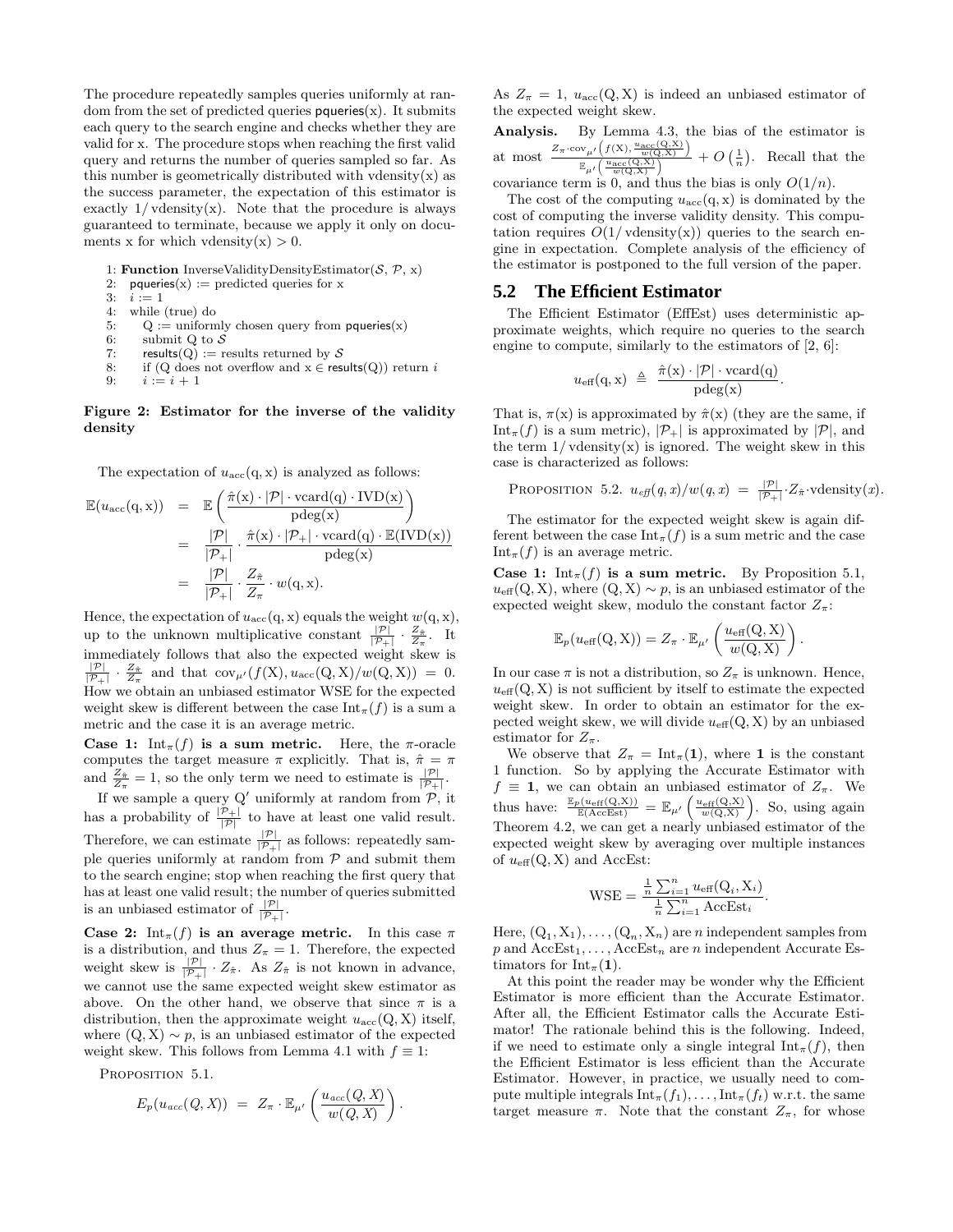estimation we used the Accurate Estimator, depends only on  $\pi$  and is independent of the target function f. Therefore, we can reuse the estimation of  $Z_{\pi}$  in the estimations of  $Int_{\pi}(f_1), \ldots, Int_{\pi}(f_t)$ . This implies that the *amortized* cost of the Efficient Estimator is lower than that of the Accurate Estimator.

Case 2:  $\text{Int}_{\pi}(f)$  is an average metric. In this case  $\pi$  is a distribution and thus  $Z_{\pi} = 1$ . Therefore, by Proposition 5.1,  $u_{\text{eff}}(Q, X)$ , where  $(Q, X) \sim p$ , is an unbiased estimator of the expected weight skew.

Analysis. By Lemma 4.3, the bias of the estimator is at  $\text{most } \frac{Z_{\pi} \cdot \text{cov}_{\mu'}\left(f(X), \frac{u_{\text{eff}}(Q,X)}{w(Q,X)}\right)}{u_{\text{eff}}(Q,X)}$ 

 $\frac{\mathbb{E}_{\mu'}(V^{(\lambda)}, \frac{w(Q, X)}{w(Q, X)})}{\mathbb{E}_{\mu'}(\frac{u_{eff}(Q, X)}{w(Q, X)})} + O\left(\frac{1}{n}\right)$ . By the characteriza-

tion of the weight skew using the validity density (Proposition 5.2) and recalling that  $\pi'$  is the marginal distribution of  $\mu'$  on  $\mathcal D$  (Proposition 3.1), we can rewrite the bias as:

$$
\frac{Z_{\pi} \cdot \text{cov}_{\pi'}(f(\mathbf{X}), \text{vdensity}(\mathbf{X}))}{E_{\pi'}(\text{vdensity}(\mathbf{X}))} + O(1/n).
$$

That is, as long as the target function is not correlated with the validity density of documents, the bias is low.

The Efficient Estimator is indeed efficient, because each approximate weight computation requires only fetching a single page from the web and no queries to the search engine. Complete analysis of the efficiency of the estimator is postponed to the full version of this paper.

# **6. RAO-BLACKWELLIZATION**

There is some inherent inefficiency in the importance sampling estimators: although each random query they submit to the search engine returns many results, they use at most a single result per query. All other results are discarded. The corpus size estimator of Broder et al. [6] uses all query results, and not just one. We observe that what they did is an instance of the well-known Rao-Blackwellization technique for reducing estimation variance. We next show how to apply Rao-Blackwellization on our importance sampling estimators in a similar fashion.

Recall that the basic approximate importance sampling estimator is  $\text{AIS}(Q, X) = f(X) \cdot u(Q, X)$ , where  $(Q, X)$  is a sample from the trial distribution p and  $u(Q, X)$  is an approximate weight. Suppose now that instead of using only this single document in our basic estimator, we use all the query results:

$$
\text{AIS}^{\text{RB}}(\text{Q}) = \frac{1}{\text{vcard}(\text{Q})} \sum_{\text{X} \in \text{vresults}(\text{Q})} f(\text{X}) \cdot u(\text{Q}, \text{X}).
$$

Each instance of  $AIS<sup>RB</sup>$  is an average over several correlated instances of AIS. The main point is that computing these correlated instances in bulk can be done with a single query. The Rao-Blackwell theorem (cf. [7]) implies that  $AIS^{RB}(Q)$  can be only better than  $AIS(Q, X)$  as an estimator of Int<sub> $\pi$ </sub> $(f)$ :

THEOREM  $6.1$  (RAO-BLACKWELL THEOREM). AISRB has the same bias as AIS:

$$
\mathbb{E}(\text{AIS}^{\text{RB}}(Q)) = \mathbb{E}(\text{AIS}(Q, P)).
$$

The variance of  $\text{AIS}^{\text{RB}}$  can only be lower:

$$
\text{var}(\text{AIS}^{\text{RB}}(Q)) = \text{var}(\text{AIS}(Q, X)) - \mathbb{E}(\text{var}(\text{AIS}(Q, X)|Q)).
$$

By the above theorem, the expected reduction in variance is  $\mathbb{E}(\text{var}(f(X) \cdot u(Q, X))|Q)$ , where Q is a uniformly chosen query from  $P_+$  and X is a uniformly chosen document from Q. That is, the more variable are the results of queries w.r.t. the target function  $f$ , the higher are the chances that Rao-Blackwellization will help. In our empirical study we show that in practice Rao-Blackwellization can make a dramatic effect. See Section 7.

The variance reduction achieved by Rao-Blackwellization can lead to lower costs, as fewer instances of the estimator are needed in order to obtain a desired accuracy guarantee. On the other hand, each instance of the estimator requires many more weight and function calculations (as many as the number of results of the sampled query), and if these are very costly (as is the case with the Accurate Estimator), then the increase in cost per instance may outweigh the reduction in the number of instances, eventually leading to higher amortized costs. We conclude that Rao-Blackwellization should be used judiciously.

# **7. EXPERIMENTAL RESULTS**

We conducted two sets of experiments. In the first set we performed comparative evaluation of the bias and amortized cost of our new estimators, of the rejection sampling estimator from our previous paper [2], and of the Broder et al. estimator [6]. To this end, we ran all these estimators on a local search engine that we built over 2.4 million English documents fetched from ODP [9]. As we have ground truth for this search engine, we could compare the measurements produced by the estimators against the real values.

The second set of experiments was conducted over three major real search engines. We used the Accurate Estimator to estimate the corpus size of each the search engines, with and without duplicate elimination. (More accurately, we estimated sizes of large subsets of the search engine corpora.)

Experimental setup. We used the same ODP search engine as in our previous paper [2]. The corpus of this search engine consists only of text, HTML, and pdf Englishlanguage documents from the ODP hierarchy. Each document was given a serial id and indexed by single terms and phrases. Only the first 10,000 terms in each document were considered. Exact phrases were not allowed to cross boundaries, such as paragraph boundaries. We used static ranking by serial id to rank query results.

In order to construct a query pool for the evaluation experiments, we split the ODP data set into two parts: a training set, consisting of every fifth page (when ordered by id), and a test set, consisting of the rest of the pages. We used the training set to create a pool of phrases of length 4. The measurements were done only on the test set.

The experiments on real search engines were conducted in February 2007. The pool used by our estimators was a pool of 1.75 billion phrases of lengths 3-5 extracted from the ODP data set (the entire data set, not just the test set).

Evaluation experiments. We compared the following 6 estimator configurations: (1) AccEst, without Rao Blackwellization; (2) AccEst, with Rao Blackwellization; (3) EffEst, without Rao Blackwellization; (4) EffEst, with Rao Blackwellization;  $(5)$  the *Broder et al.* estimator;  $(6)$  the rejection sampling estimator from our previous paper.

We used the estimators to measure two metrics: (1) corpus size (i.e., the size of the test set); (2) density of pages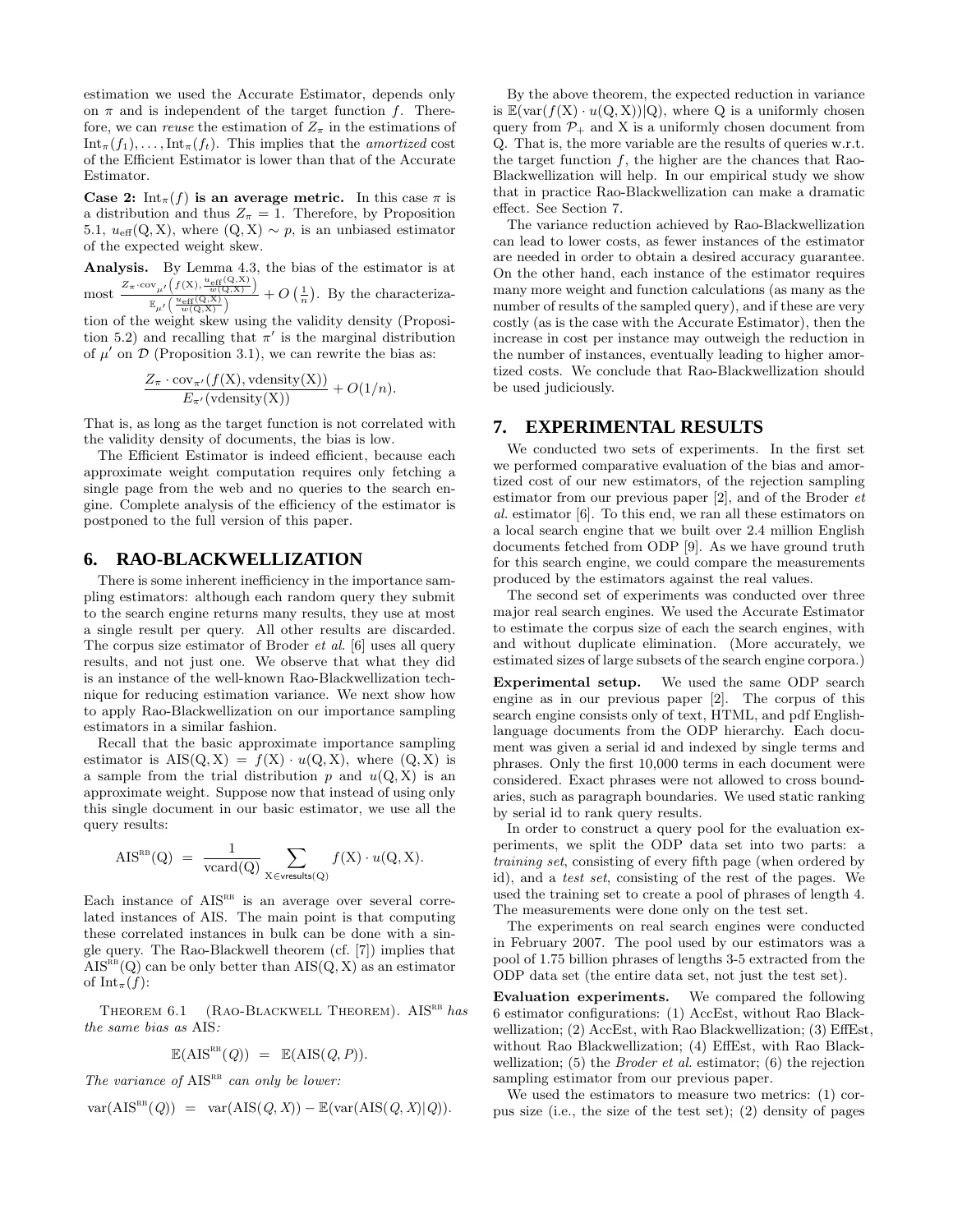in the test set about sports. (We used a simple keyword based classifier to determine whether a page is about sports or not.) Note that the first metric is a sum metric, while the second is an average metric. We did not use the rejection sampling estimator for estimating corpus size, as it can handle only average metrics. We did not use the Broder et al. estimator for estimating the density of sports pages, because it can handle only sum metrics.

In order to have a common baseline, we allowed each estimator to use exactly 1 million queries. Each estimator produced a different number of samples from these queries, depending on its amortized query cost.

We ran each experiment four times, with different values of the result set size limit  $k$   $(k = 5, 20, 100, 200)$ . This was done in order to track the dependence of the estimators' bias and cost on the density of overflowing queries (the lower  $k$ , the higher is the density).

Figure 3(a) compares the relative bias (bias divided by the estimated quantity) of our two estimators and the estimator of Broder *et al.* when measuring corpus size. Figure  $3(b)$ compares the relative bias of our two estimators and the rejection sampling estimator when measuring density of sports pages. The results for the Rao-Blackwellized versions of these estimators are suppressed, since Rao-Blackwellization has no effect on bias.

The results for the corpus size clearly show that our estimators have no bias at all, while the estimator of Broder et al suffers from significant bias, which grows with the density of overflowing queries in the pool. For example, for  $k = 5$ , the relative bias of the Broder et al. estimator was about 75%, while the relative bias of our estimators was 0.01%. Note that since the target function is constant in this case, then its value has no correlation with the weight skew, which explains why also EffEst has no bias.

The results for the density of sports pages show that AccEst is unbiased, as expected. EffEst has small bias, which emanates from a weak correlation between the function value and the validity density. The rejection sampling method has a large observed bias, primarily because it produced a small number of samples and thus its variance is still high.

Figures 4(a) and 4(b) compare the amortized costs of the regular and the Rao-Blackwellized versions of our two estimators and of the rejection sampling estimator. We used a square root scale in order to fit all the bars in a single graph. The results clearly indicate that Rao-Blackwellization is effective in reducing estimation variance (and therefore also amortized costs) in both metrics and both estimators. For example, in corpus size estimation, when  $k = 200$ , Rao-Blackwellization reduced the amortized query cost of AccEst by 79% and the query cost of EffEst by 60%. Furthermore, the amortized cost of the rejection sampling estimator is tremendously higher than the amortized cost of our new estimators (even the non-Rao-Blackwellized ones). For example, when  $k = 200$ , Rao-Blackwellized EffEst was 375 times more efficient than rejection sampling!

Experiments on real search engines. We used our most accurate sampler, AccEst, to estimate the corpus sizes of three major search engines. For reference, we also ran the Broder *et al.* estimator with the same query pool. These measurements count duplicate pages as separate pages. We also measured the duplicate-free size of the corpus, by estimating the average number of duplicates each document

in the corpus has. The results, together with confidence intervals, are plotted in Figure 5.

It can be seen that the estimations we got are far below the reported sizes of search engines. The main reason for this is that our estimators effectively measure the sizes of only subsets of the corpora—the indexed pages that match at least one phrase from the pool. As our pool consists of English-only phrases, pages that are not in English, not in HTML, pdf, or text format, or pages that are poor in text, are excluded from the measurement. A second reason is that search engines may choose sometimes not to serve certain pages, even though these pages exist in their index and match the query, e.g., because these pages are spam or duplicates.

Another observation we can make from the results is that overflowing queries really hurt the Broder et al. estimator also on live search engines. We note that like Broder et al, we filtered out from the query pool all phrases that occurred frequently (at least 10 times) in the ODP corpus. Even after this filtering, 3% of the queries overflowed on the first search engine, 10% on the second, and 7% on the third. The overflowing queries probably incurred high bias that made the estimates produced by the Broder et al. estimator to be much lower than ours.

Finally, the experiments reveal search engines deal differently with duplicates. In one of the search engines, the corpus size, after removing duplicates, shrunk in 28%, while in the other two it shrunk in 14% and 17%, respectively.



Figure 5: Corpus sizes of three major search engines, with and without elimination of duplicates.

# **8. CONCLUSIONS**

In this paper we presented two new estimators for search engine quality metrics that can be expressed as discrete integrals. Our estimators are able to overcome the "degree mismatch" problem and thereby be accurate and efficient at the same time. We show both analytically and empirically that our estimators beat recently proposed estimators [2, 6].

In designing our estimators we employ a combination of statistical tools, like importance sampling and Rao Blackwellization. By carefully analyzing the effect of approximate weights on the bias of importance sampling, we were able to design procedures to mitigate the bias. This biaselimination technique for approximate importance sampling may be applicable in other scenarios as well.